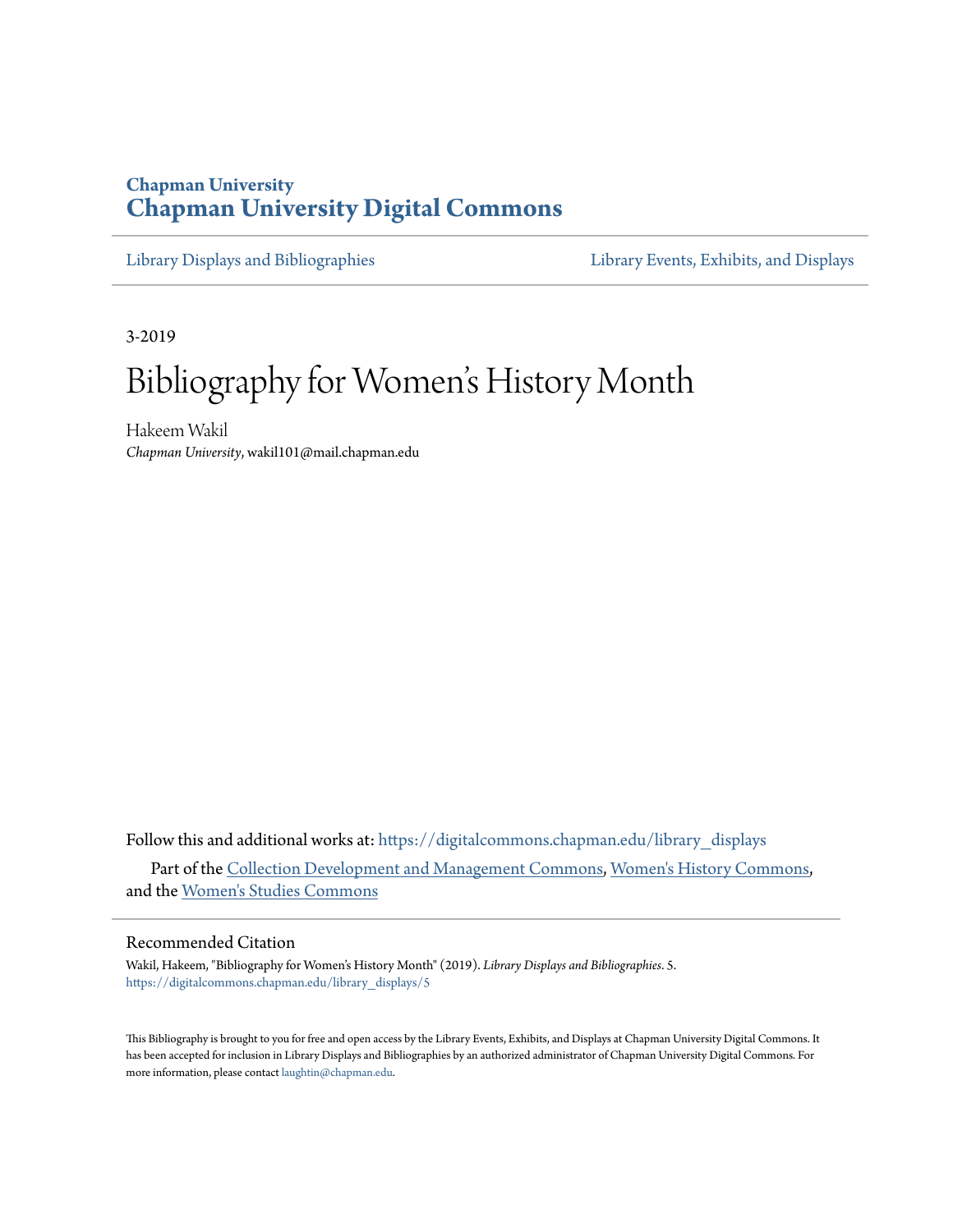# *Women's History Month*

*A display dedicated to women's empowerment Curated by Hakeem Wakil, '20*

#### *Untold : a history of the wives of Prophet Muhammad*

Tamam Kahn Call Number: BP76.8 .K55 2010 2<sup>nd</sup> Floor Humanities Library

#### *Rad girls can : stories of bold, brave, and brilliant young women*

Kate Schatz Call Number: [CT3205 .S38 2018](https://chapcat.chapman.edu/search~S1?/cCT3205+.S38+2018/cct+3205+s38+2018/-3,-1,,E/browse) 3<sup>rd</sup> Floor Education Library

#### *Shaking things up : 14 young women who changed the world*

Susan Hood Call Number: [CT3207 .H66 2018](https://chapcat.chapman.edu/search~S1?/cCT3207+.H66+2018/cct+3207+h66+2018/-3,-1,,E/browse) 3<sup>rd</sup> Floor Education Library

#### *Eleanor's story : an American girl in Hitler's Germany*

Eleanor Ramrath Garner Call Number: [D811.5 G26 2003](https://chapcat.chapman.edu/search~S1?/cD811.5+G26+2003/cd+++811.5+g26+2003/-3,-1,,E/browse) 3<sup>rd</sup> Floor Education Library

#### *At her majesty's request : an African princess in Victorian England*

Walter Dean Myers Call Number: [DA565.F67 M94 1999](https://chapcat.chapman.edu/search~S1?/cDA565.F67+M94+1999/cda++565+f67+m94+1999/-3,-1,,E/browse) 3<sup>rd</sup> Floor Education Library

# *Anne Frank : her life in words and pictures from the archives of the Anne Frank House* Menno Metselaar and Ruud van der Rol Call Number: [DS135.N6 F734944 2009](https://chapcat.chapman.edu/search~S1?/cDS135.N6+F734944+2009/cds++135+n6+f734944+2009/-3,-1,,E/browse)

3<sup>rd</sup> Floor Education Library

*Nefertiti : Egypt's sun queen* Joyce Tyldesley Call Number: [DT87.45 .T95 1999](https://chapcat.chapman.edu/search~S1?/cDT87.45+.T95+1999/cdt+++87.45+t95+1999/-3,-1,,E/browse) 2<sup>nd</sup> Floor Humanities Library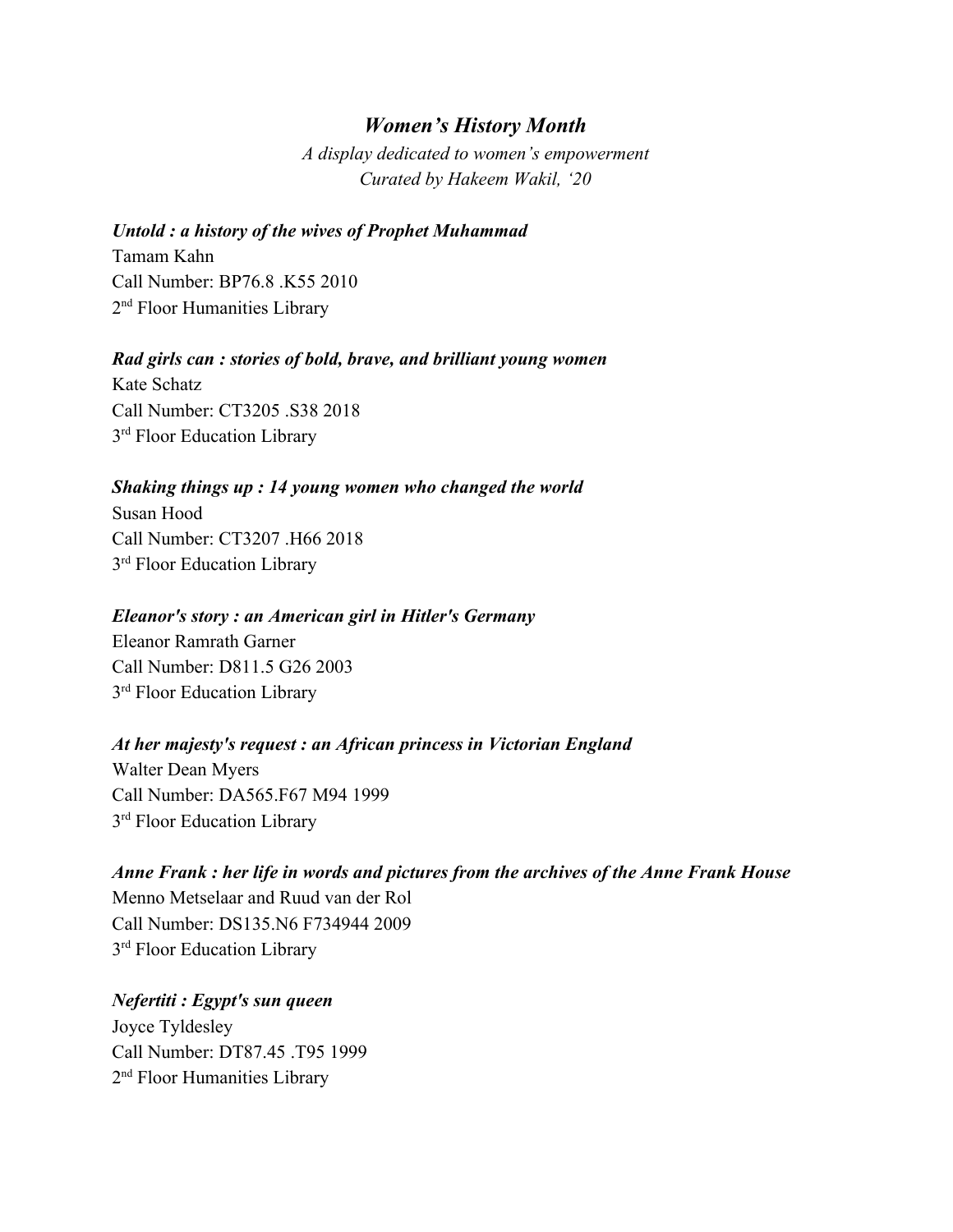#### *Little leaders : bold women in black history*

Vashti Harrison Call Number: [E185.96 .H338 2017](https://chapcat.chapman.edu/search~S1?/cE185.96+.H338+2017/ce+++185.96+h338+2017/-3,-1,,E/browse) 3<sup>rd</sup> Floor Education Library

#### *Let it shine : stories of Black women freedom fighters*

Andrea Davis Pinkney Call Number: [E185.96 .P5 2000](https://chapcat.chapman.edu/search~S1?/cE185.96+.P5+2000/ce+++185.96+p5+2000/-3,-1,,E/browse) 3<sup>rd</sup> Floor Education Library

#### *Moses : when Harriet Tubman led her people to freedom*

Carole Boston Weatherford Call Number: [E444.T82 W43 2006](https://chapcat.chapman.edu/search~S1?/cE444.T82+W43+2006/ce+++444+t82+w43+2006/-3,-1,,E/browse) 3<sup>rd</sup> Floor Education Library

#### *Michelle Obama : First Lady, American rhetor*

Elizabeth J. Natalle and Jenni M. Simon Call Number: [E909.O24 M53 2015](https://chapcat.chapman.edu/search~S1?/cE909.O24+M53+2015/ce+++909+o24+m53+2015/-3,-1,,E/browse) 2<sup>nd</sup> Floor Humanities Library

#### *Claudette Colvin : twice toward justice*

Phillip Hoose Call Number: [F334.M753 C6554 2009](https://chapcat.chapman.edu/search~S1?/cF334.M753+C6554+2009/cf+++334+m753+c6554+2009/-3,-1,,E/browse) 3<sup>rd</sup> Floor Education Library

#### *Rosa*

Nikki Giovanni Call Number: [F334.M753 P38427 2005](https://chapcat.chapman.edu/search~S1?/cF334.M753+P38427+2005/cf+++334+m753+p38427+2005/-3,-1,,E/browse) 3<sup>rd</sup> Floor Education Library

#### *Dolores [videorecording]*

a Carlos Santana production Call Number: [HD6509.H84 D64 2018](https://chapcat.chapman.edu/search~S1?/cHD6509.H84+D64+2018/chd+6509+h84+d64+2018/-3,-1,,E/browse) 3 rd Floor Business DVD's

#### *Feminism : reinventing the F word*

Nadia Abushanab Higgins Call Number: [HQ1190 .H54 2016](https://chapcat.chapman.edu/search~S1?/cHQ1190+.H54+2016/chq+1190+h54+2016/-3,-1,,E/browse) 3<sup>rd</sup> Floor Education Library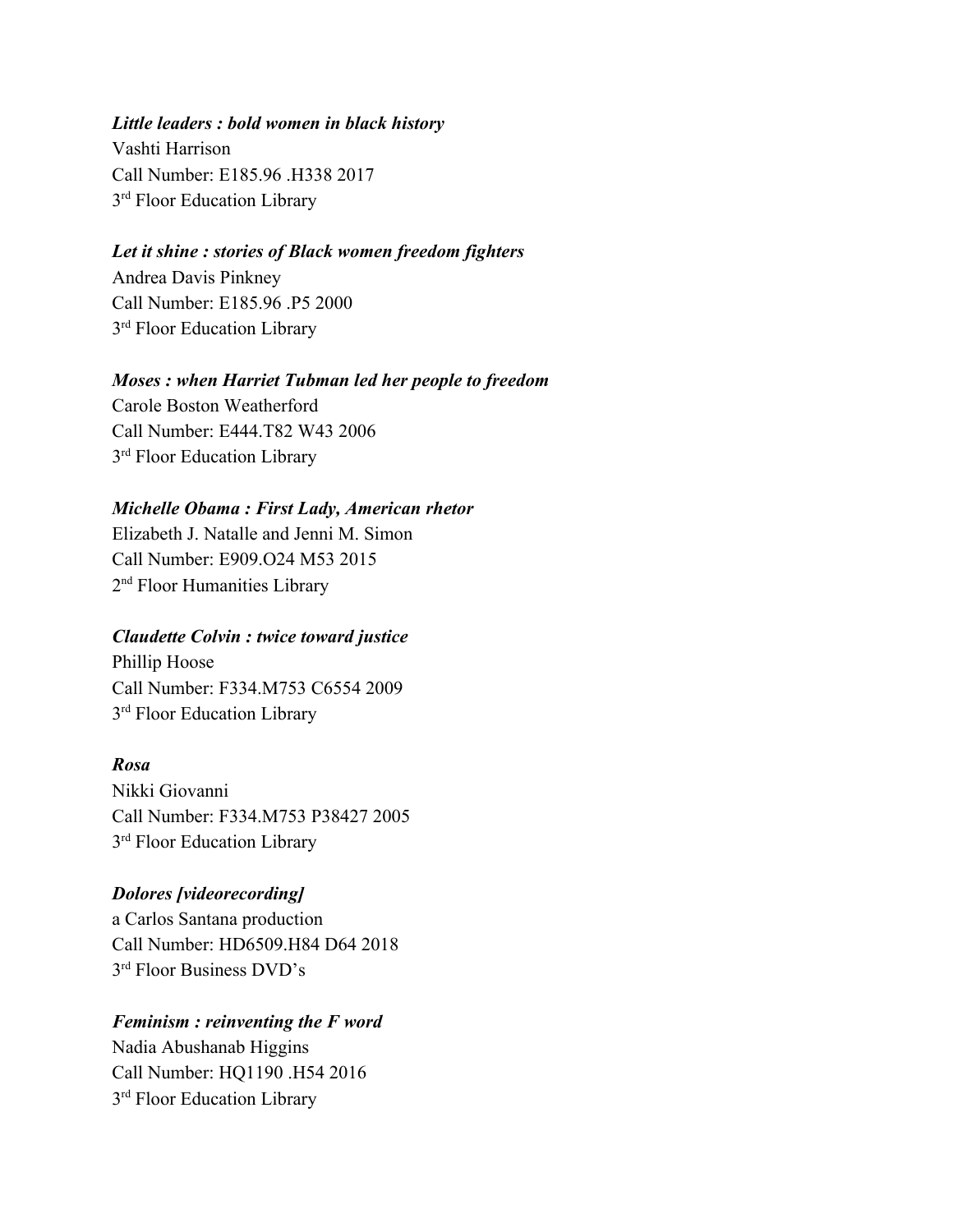*Lives of extraordinary women : rulers, rebels (and what the neighbors thought)* Kathleen Krull Call Number: [HQ1236 .K8 2000](https://chapcat.chapman.edu/search~S1?/cHQ1236+.K8+2000/chq+1236+k8+2000/-3,-1,,E/browse) 3<sup>rd</sup> Floor Education Library

### *Feminism unfinished : a short, surprising history of american women's movements*

Dorothy Sue Cobble, Linda Gordon, and Astrid Henry Call Number: [HQ1421 .C625 2015](https://chapcat.chapman.edu/search~S1?/cHQ1421+.C625+2015/chq+1421+c625+2015/-3,-1,,E/browse) 2<sup>nd</sup> Floor Social Sciences Library

#### *Dragon ladies : Asian American feminists breathe fire*

Sonia Shah Call Number: [HQ1426 .D845 1997](https://chapcat.chapman.edu/search~S1?/cHQ1426+.D845+1997/chq+1426+d845+1997/-3,-1,,E/browse) 2<sup>nd</sup> Floor Social Sciences Library

#### *Sentenced to everyday life : feminism and the housewife*

Lesley Johnson and Justine Lloyd Call Number: HQ1426 .J64 2004 2<sup>nd</sup> Floor Social Sciences Library

#### *Side dishes : Latina American women, sex, and cultural production*

Melissa A. Fitch Call Number: [HQ1460.5 .F58 2009](https://chapcat.chapman.edu/search~S1?/cHQ1460.5+.F58+2009/chq+1460.5+f58+2009/-3,-1,,E/browse) 2<sup>nd</sup> Floor Social Sciences Library

#### *The women are marching : the second sex and the Palestinian revolution*

Philippa Strum Call Number: [HQ1728.5.Z8 W4775 1992](https://chapcat.chapman.edu/search~S1?/cHQ1728.5.Z8+W4775+1992/chq+1728.5+z8+w4775+1992/-3,-1,,E/browse) 2<sup>nd</sup> Floor Social Sciences Library

#### *Princess : a true story of life behind the veil in Saudi Arabia*

Jean Sasson Call Number: [HQ1730.Z75 S85 2004](https://chapcat.chapman.edu/search~S1?/cHQ1730.Z75+S85+2004/chq+1730+z75+s85+2004/-3,-1,,E/browse) 2<sup>nd</sup> Floor Social Sciences Library

#### *Modern girls, shining stars, the skies of Tokyo : 5 Japanese women*

Phyllis Birnbaum Call Number: [HQ1762.5.A3 B57 1999](https://chapcat.chapman.edu/search~S1?/cHQ1762.5.A3+B57+1999/chq+1762.5+a3+b57+1999/-3,-1,,E/browse) 2<sup>nd</sup> Floor Social Sciences Library